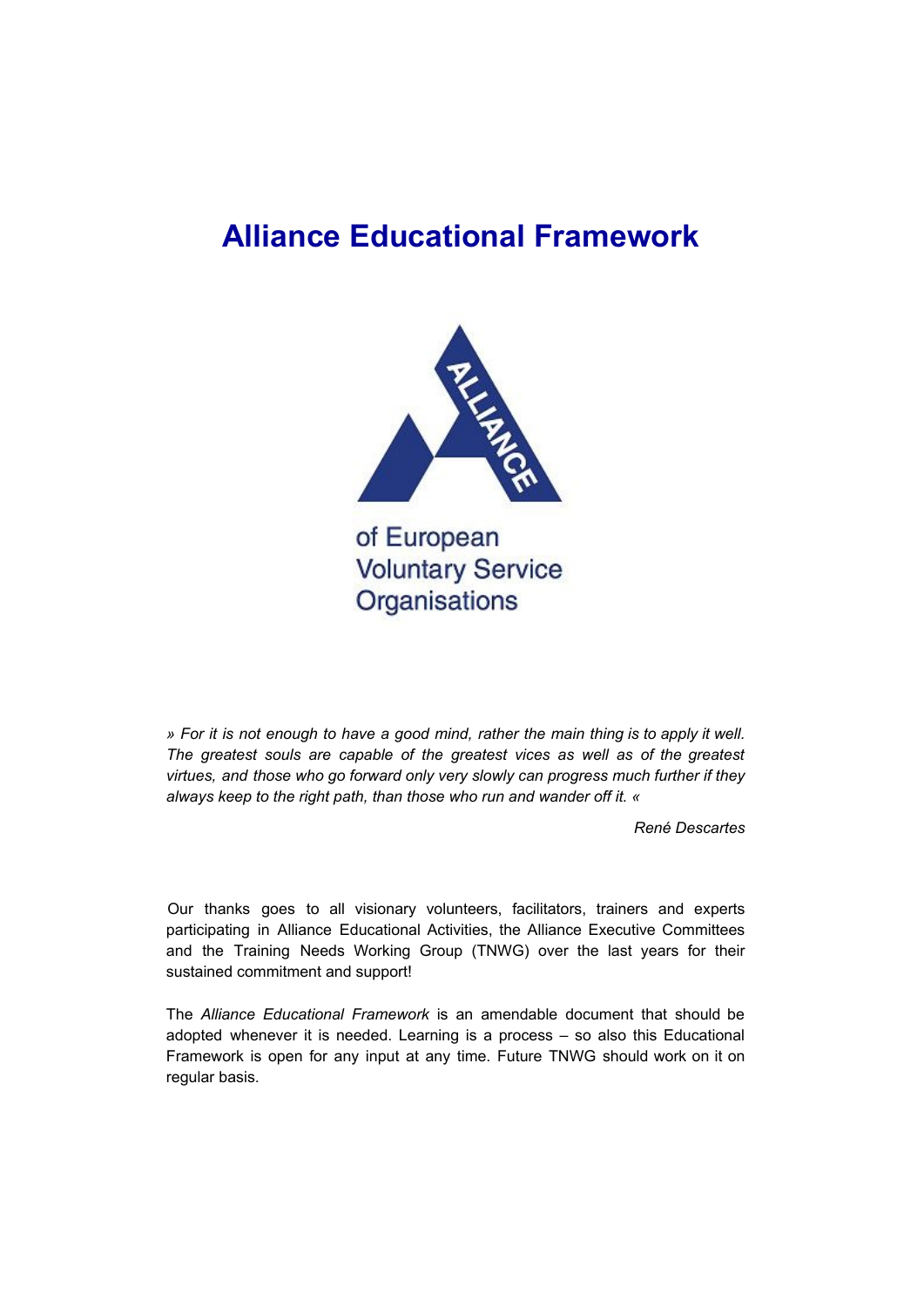## **About Alliance Educational Framework**

The International Voluntary Service (IVS) connects the volunteering with strong non-formal learning experience. To support the learning process of our volunteers, the organisations involved in the Alliance train voluntary project leaders (also called workcamp leaders or campleaders) that take care of the groups of volunteers and also support their learning process. The Alliance as a network has various means to support quality of workcamps, the learning process, education of staff and trainers etc. The purpose of this Educational Framework is to clarify processes and roles in the Alliance Educational Framework and act as guideline to allow effective implementation of this framework in the network in cooperation with the member organisations (MOs).

#### **Content of the Educational Framework:**

- 1. About the Alliance, its working and ethical principles and code of professional conduct
- 2. Activities of Educational Framework:
	- a. Alliance Educational Priorities
	- b. Alliance Educational Activities (incl. LTTC)
	- c. Logistical arrangements of AEP and AEA activities (roles of the hosting and sending organisations, support staff, participants)
- 3. Stakeholders of Educational Framework
	- a. Alliance Course Director
	- b. Training Needs Working Group
	- c. Alliance Pool of Trainers
- 4. Glossary

## **Chapter 1: About the Alliance**

The **Alliance of European Voluntary Service Organizations** is an European based International Non-Governmental Youth Organization of like-minded organizations not aligned to other international structures. It is a cooperative network of independent and active national organizations, working together on the quality and development of International Voluntary Service.

The **aims of the Alliance** are promoting better cooperation between its members and developing common standards and best practice activities for the benefit of volunteers and local partners. **The Alliance has 51 members in 28 countries.**

Member organizations act to **encourage and support voluntary service programs**, international workcamps and other long-term activities, enabling young people to meet & understand different cultures, whilst carrying out community projects of public benefit: EVS, short term projects, medium term voluntary service, youth leaders exchanges & trainings, inclusion, environmental, cultural & local development projects.

**The Alliance provides capacity building for its members** from IVS technical placement procedures to training and social skills development, external relations, social inclusion/participation, environmental and general sustainability in IVS projects and networking events, quality management, volunteering trends research and policy development on various issues representing the network.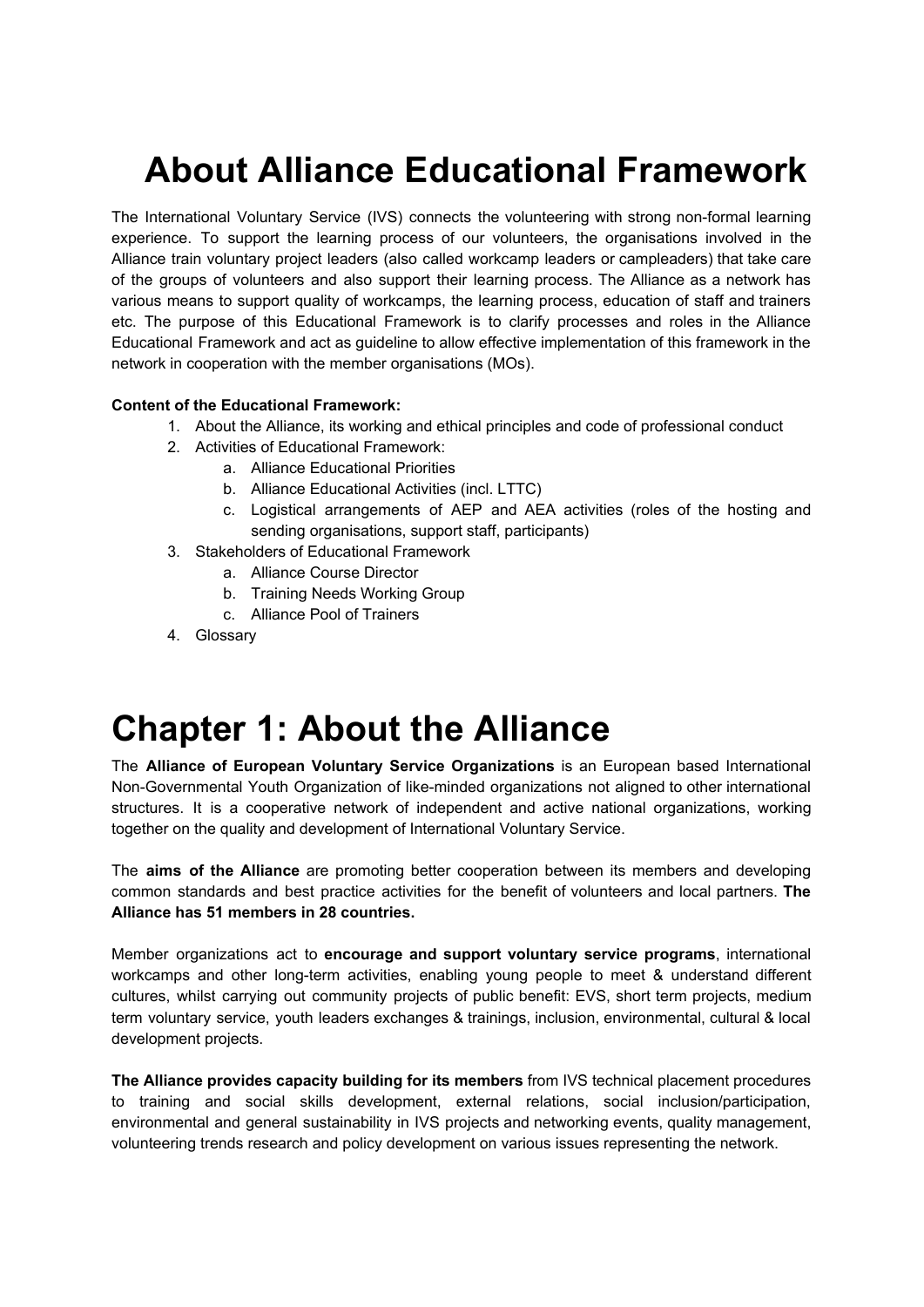For us, **becoming an active citizen starts with participating in International Voluntary Service (IVS) short term projects (workcamps)**, which involve local communities in work with volunteers from different national/cultural/social backgrounds.

Another important aspect **is cooperation with institutions/networks/other European organizations in the youth field**. We are actively involved in YFJ, CoE's co-management system (Advisory Council and Programming Committee), with like-minded organizations also, to shape European youth policy, strategies on inclusion, environmental awareness and general sustainability and youth participation so to improve the situation of youth in Europe.

Alliance has a clearly set **social inclusion strategy**, supported by its Accessing Campaign. It facilitates and encourages the involvement of young people with fewer opportunities (YPWFO) by ensuring places for them in most of activities hosted by member organizations as well as in Alliance events.

Alliance also supports the **International Campaign for a Sustainable Voluntary Service**. Thus the 4 principles of the campaign which can be followed to put IVS projects on a path towards sustainability: reduction of pollution/consumption, change in our consumption, actions to improve our environment and actions to educate and to facilitate awareness about sustainability. *Environmental Sustainability Working Group* (ESWG) had been established in 2012 to support that way.

## **Working Principles of Alliance**

When talking of principles of Alliance' educational approach every Alliance educational activity should:

- 1. Have a clearly defined structure aims, objectives, methodology, target group(s);
- 2. Use a diversity of methods by taking in consideration diversity of learning styles;
- 3. Incorporate principles of experiential learning and non-formal education;
- 4. Be well balanced between theoretical and practical approach;
- 5. Create equal opportunities for participation of all participants;
- 6. Encourage interaction and exchange [trainers-participants, trainers-trainers, participants-participants];
- 7. Be flexible and oriented towards participants' needs;
- 8. Support both professional and personal development;
- 9. Be supportive and sensitive towards people with fewer opportunities;
- 10. Use best practices and know-how from the rich experience of Alliance and its achievements, outcomes and results of former commitments;
- 11. Promote sustainable development during work as well as sustainability of work done.

### **Ethical Principles and Political Stand**

Every educational activity should be based on following ethical principles and political stand:

- 1. ensure fundamental rights and freedoms to participants and colleagues that all people are entitled to take part in the educational activity regardless of nationality, national or ethnic origin, sex and gender, age, race, religion, language or abilities;
- 2. promote the vision and mission of Alliance;
- 3. promote professional and methodological development in the field;
- 4. ensure a good reputation of the Alliance;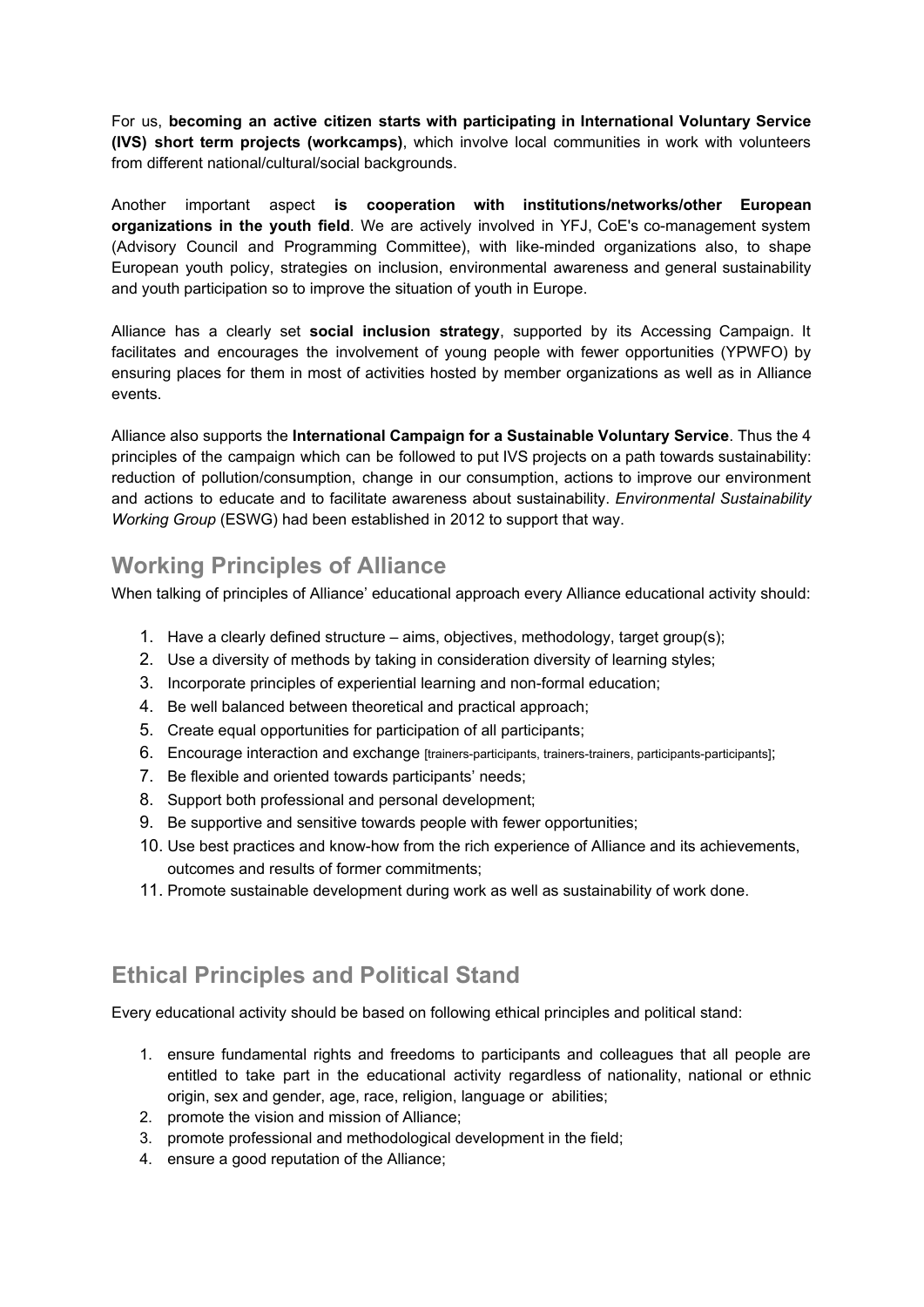- 5. promote positive values in society which the Alliance stands for, such as intercultural understanding, peace, democratic participation, sustainable development, respect for universal human rights and gender equality;
- 6. promote the Campaigns of the Alliance during realization of activity.

## **Code of Professional Conduct**

Code of professional conduct for all stakeholders of educational activities in the Alliance is based on a few essential principles: *responsibility, independence, integrity and public interest*.

Every involved stakeholder should therefore respect and act according to the following:

- 1. To implement activity on high professional level;
- 2. To follow Alliance Educational Framework and principles as defined by this document;
- 3. To actively participate in design, implementation and evaluation of the educational activity, including the reporting on this activity;
- 4. To actively support follow-ups of such activity within the bounds of possibility;
- 5. To be responsible for self-development and own improvement in the field;
- 6. To protect participant's and colleague's personal data according the GDPR policy;
- 7. To ensure safety of participants and colleagues during implementation of the activities;
- 8. To lead by example.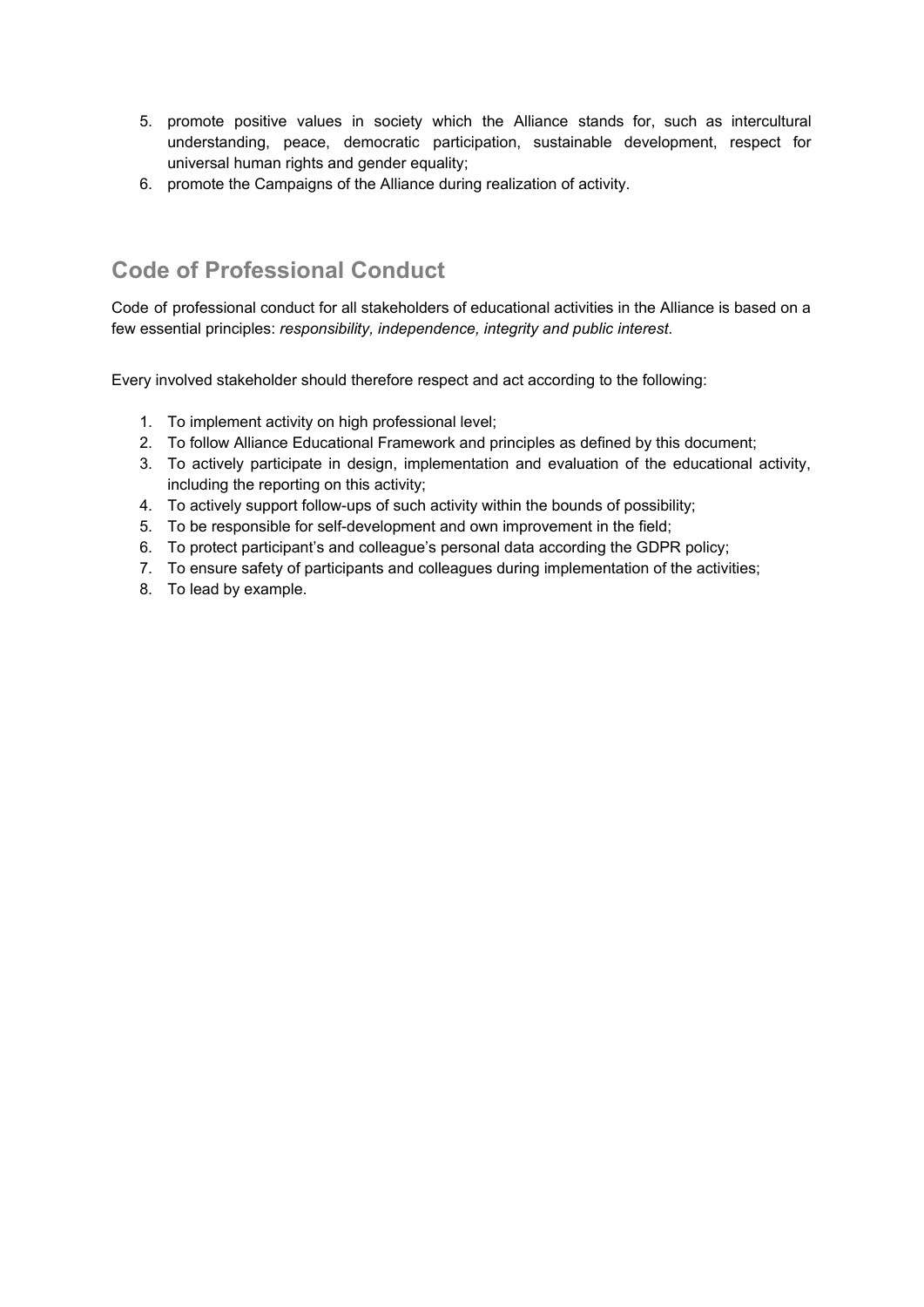# **Chapter 2: The Activities of the Educational Framework**

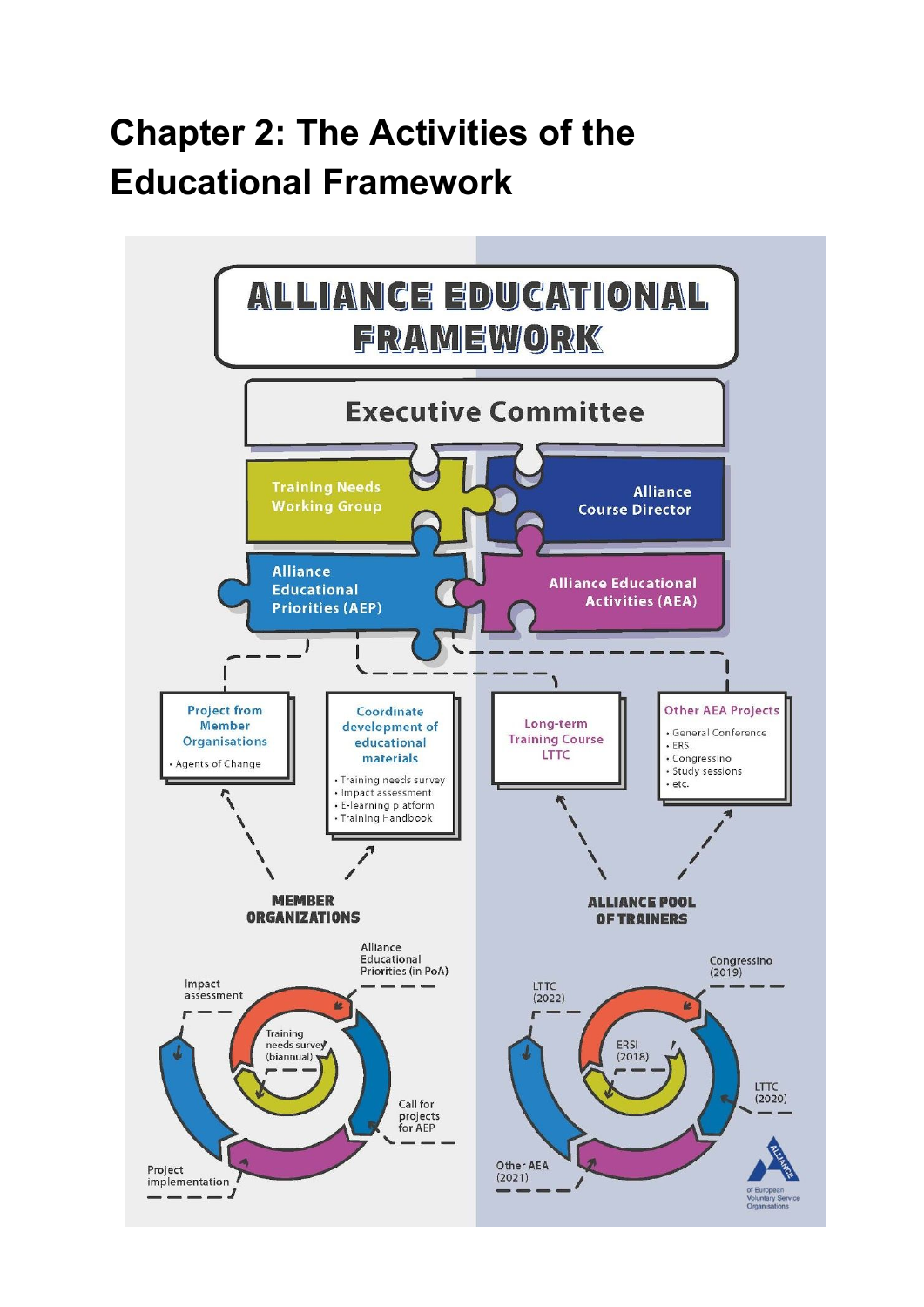## **Alliance Educational Priorities**

The Alliance Educational Priorities (AEP) is a strategic document of the Training Needs Working Group, which sets up educational priorities in the network for the following 2 years, strengthening coherence between these and the member organisations' good practices. The AEP is part of the Plan of Action (PoA). The main principle is to align strategic priorities in the network and to bring and utilize results of member organisations' educational activities to the network level.

AEP includes mainly priorities – objectives of educational processes of the network. These priorities will reflect important topics for the network and the member organisations. It may also include specific training/project proposals to be implemented, if there are concrete suggestions coming up from the sources as described below.

#### **AEP Approval Procedure**

The AEP is proposed by the TNWG based on training needs assessment (expressed by the working groups, EC, MC and the member organisations during the training needs analysis done biannually), impact measurement of the Alliance Educational Activities (if relevant topics come up) and good practices from the member organisations' from the previous AEP.

The proposal is then discussed with EC, MC and ACD to get comments and feedback, and is finalised by the TNWG. The final version will be presented in the PoA and voted as a part of it.

#### **AEP Implementation:**

After the AEP is approved, the TNWG prepares call for projects to implement it. The call is sent to all the Alliance member organisations, which can propose concrete projects fulfilling the given priorities. Also, the Alliance as such can propose concrete educational projects based on the AEP; these projects then will be listed as AEAs and coordinated by the ACD.

The TNWG and the Vicepresident of the EC decide about the project proposals which correspond to the following criteria:

- Relevance of the project idea to one or more of the priorities
- · Clearness of the project description (clear objectives, activities and outputs)
- · Relevance of the outputs for the network and other member organisations not directly participating the project (the outputs must be understandable for the people who will not directly participate).
- Partnership. At least 50% of the partners must be from Alliance full and/or associate members.

Once selected, the project proposals become a part of AEP implementation plan and the contact persons are in touch with the TNWG regarding the implementation of the project. The responsible member of the TNWG should be informed, in case:

- The project has been approved / got funding and will be realised.
- The contact person changes.
- · Reporting, how is the implementation going on (depending on a type of project, ideally at least once per 6 months).
- The output(s) of the project are finalised and should be evaluated and utilized in the network.
- Report from the evaluation and impact assessment is finalised.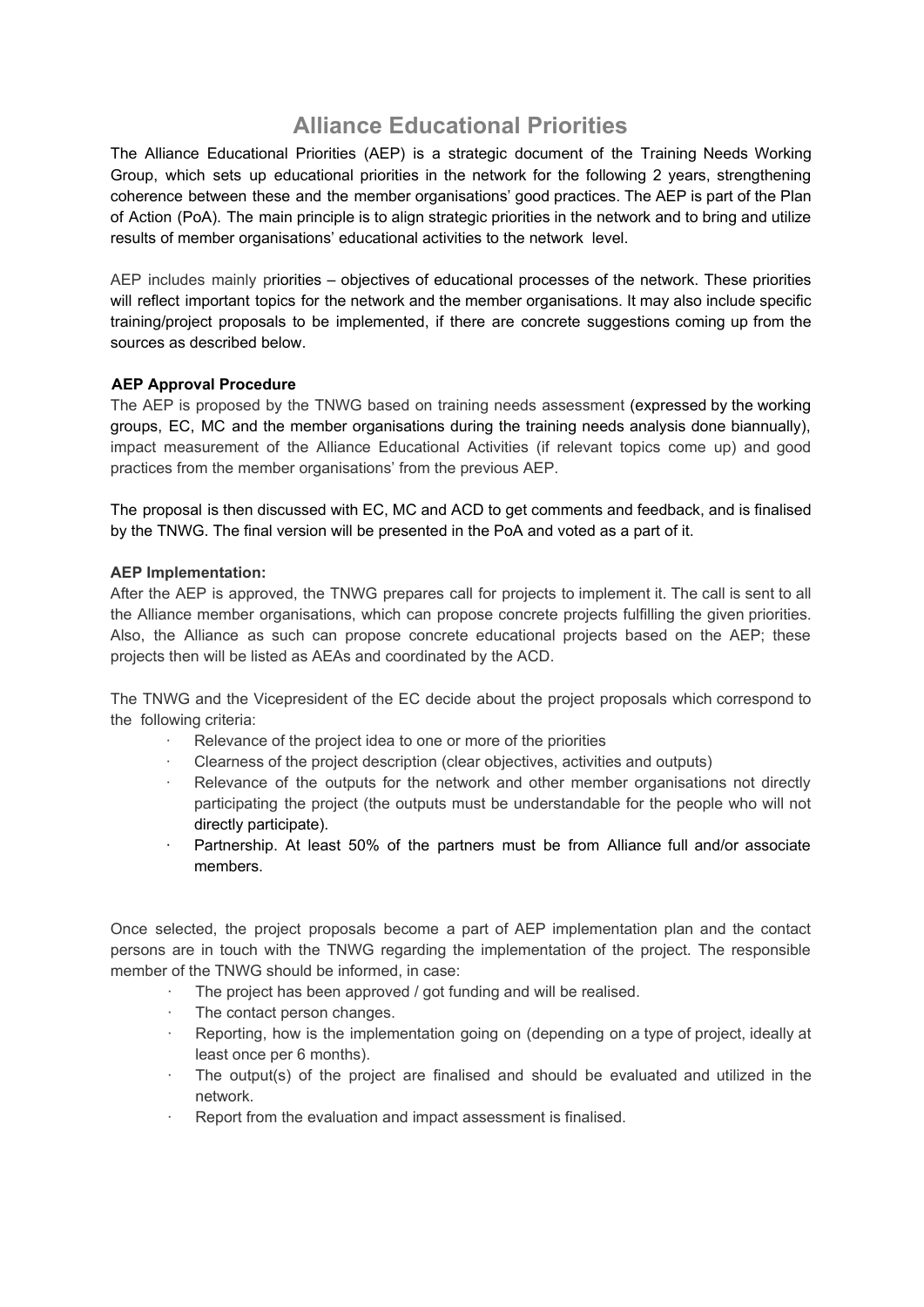## **Alliance Educational Activities (AEA)**

Pursuant to its vision, mission and the AEP, the Alliance as a network also implements educational activities (AEA) such as international trainings, study sessions, seminars, conferences, etc. according to this Educational Framework and the AEP.

*Alliance educational activities* are submitted and coordinated by the *Executive Committee* (EC) of Alliance and/or one of its member organizations. Activities at the network level are proposed and agreed on during the *General Assembly* (GA), which takes place at the end of each year. Alliance ensures proper coordination of the AEAs and their close connection with the *Alliance Pool of Trainers* (A-PoT) in order to ensure its high quality standards.

*Alliance educational activities* are coherent to the AEP and they are based on vision and mission of the network, its annual priorities set during the *General Assembly* (GA) as well as the current needs of Alliance members. Depending on funding opportunities as well as collaboration between Alliance and its cooperating institutions, several educational activities are provided by Alliance and its members.

#### Types of the AEA:

*Study Session* **(StS)** aims to develop an occasion for Alliance members to exchange experiences and create new ideas together on themes relevant for their work. The purpose of the this event is to make participants aware of the resources and policies available at European level in the field of active participation of young people in International Voluntary Service experiences (IVS) Furthermore, it intends to acknowledge and promote the networks' values. Study Session is an educational activity organized in partnership with the Youth Department by the Council of Europe

and the Alliance, with an aim to strengthen mutual cooperation and exchange good practices.

*Long-Term Training Course* **(LTTC)** aims to develop Alliance's and member organizations' future trainers for campleaders in order to increase the quality of the workcamps and its educational impact. LTTC takes place during a longer period of time and consists of several educational activities answering the current educational needs of the network member organisations. The LTTC is a permanent part of AEP until decided otherwise by the EC; it is coordinated by the Alliance Course Director (ACD).

Namely the LTTC constitutes of the following four concrete phases:

- 1. Induction seminar (INS)
- 2. Training of Trainers (ToT)
- 3. Practice Phase
- 4. Evaluation Seminar (EVAS)

*Advanced Training Course* **(ATC)** aims to address specific needs of Alliance working groups or Alliance members as well as educational needs of Alliance Pool of Trainers and its development. Those International training courses take place on ad hoc basis and target participants who are already involved in Alliance activities and thus are already committed to develop their skills as well as the performance of the network itself.

*General Conference* **(GC)** is a biannual event, which aims to create a space for different actors from different voluntary service organisations to work on specific topic(s) and thematic priority of network itself. Within this wider context, the purpose is also to make participants aware of possibilities and opportunities of active participation in International Voluntary Service experiences (IVS).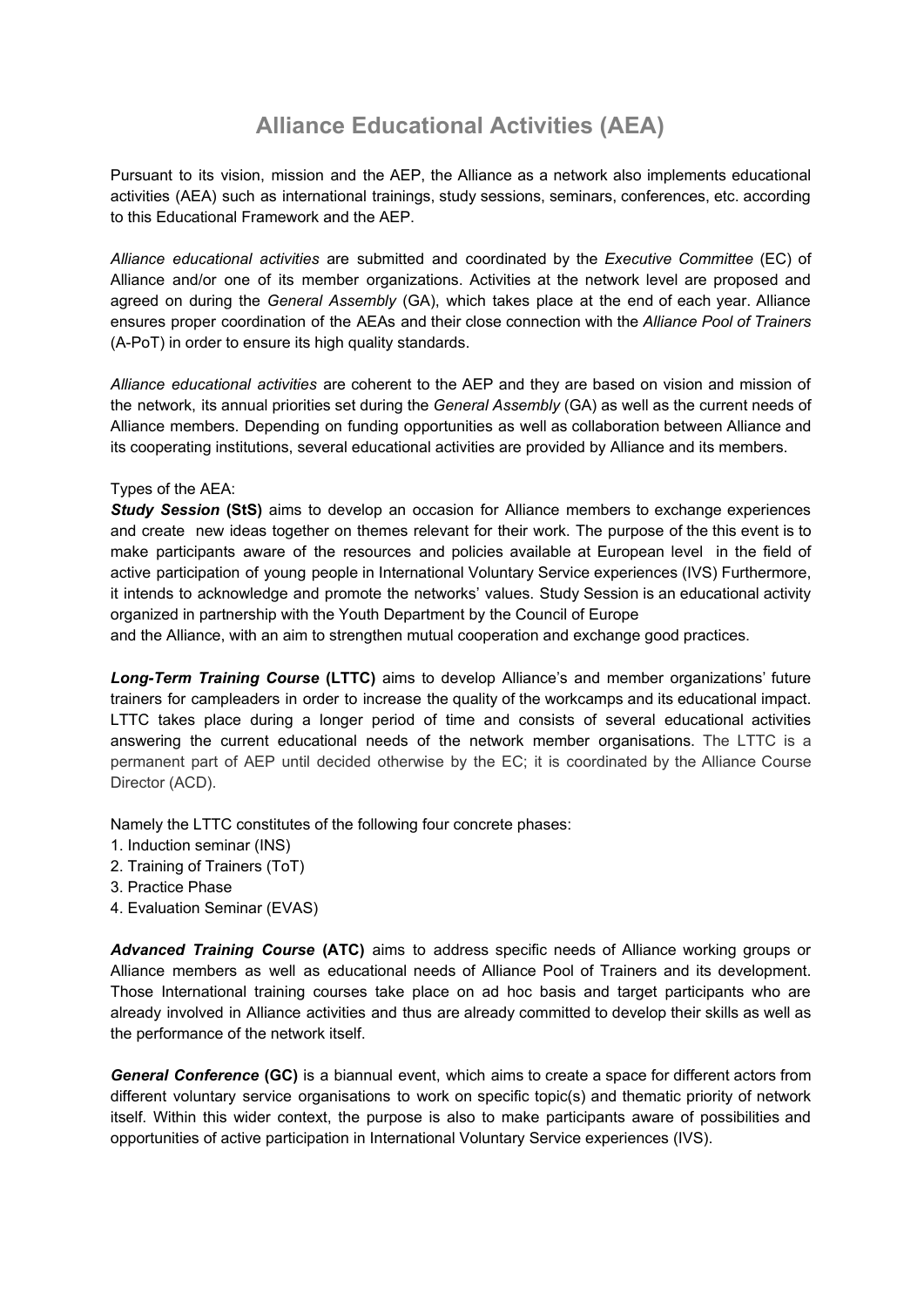*Training of Camp Leaders (TCL)* is a training for future camp leaders to provide them with tools and information relevant for leading a voluntary workcamp.

*Post-camp Event (PCE)* aims to gather the volunteers and/or group leaders who have been involved in voluntary workcamps in order to share and reflect in their experiences.

#### **Alliance Long-Term Training Course**

*Long-Term Training Course* **(LTTC)** aims to develop participants' competences in design, implementation and evaluation of NFE activities in order to improve the quality standards of Alliance and member organisations' events. It is coordinated by the Alliance Course Director. LTTC is a permanent part of the AEP.

Generally **LTTC** affects the *Alliance Pool of Trainers* (A-PoT) twice: being a recruitment instrument for the future A-PoT members, as well as an instrument for personal and professional development for the members of A-PoT.

Therefore biannual LTTC consists of four progressive stages such as *Induction Seminar* (INS), *Training of Trainers* (ToT), *Practice* and *Post Season Event* (PSE). Each of them is focusing on different segments of the LTTC main theme and using different educational approaches. Participants are required to be committed in all stages of LTTC.

*Induction Seminar* **(INS)** marks the beginning of the LTTC. INS provides participants with an understanding of the Alliance and its campaigns, sets the context of the roles and responsibilities within network's structure, as defined in relevant policies, and defines the possibilities and opportunities for further commitment and involvement. Therefore participants are informed about Alliance, its values and the upcoming LTTC events. They are setting the basis for the Training of Trainers and other LTTC phases.

*Training of Trainers* **(ToT)** aims to provide participants with basic skills in order to use non-formal education (NFE) methods and approaches to run training courses for camp leaders on local level. Furthermore, the knowledge developed and competences acquired can be used to support other educational activities in the field of NFE proposed by Alliance members.

*Practice Phase* aims to use the competences and methodologies acquired in the previous stages of LTTC. Participants of LTTC are expected to support their organizations in preparation and implementation of camp leader trainings before running the workcamp season.

**Evaluation Seminar (EVAS)** aims to evaluate the implementation of preassigned aims and objectives from INS, ToT, as well as the practice. The participants of the event are supposed to share their experience as well as to evaluate the process. PSE should also provide participants with space to create and develop follow-up activities which should have further impact on future season.

The *Advanced Training Courses (ATCs)* as well as the *General Conference (GC)* are not supposed to be inherent part of LTTC. But as it is meant to be part of a continuous improvement process, perceptions from every evaluation meeting of an Alliance educational activity are used to feed the next LTTC.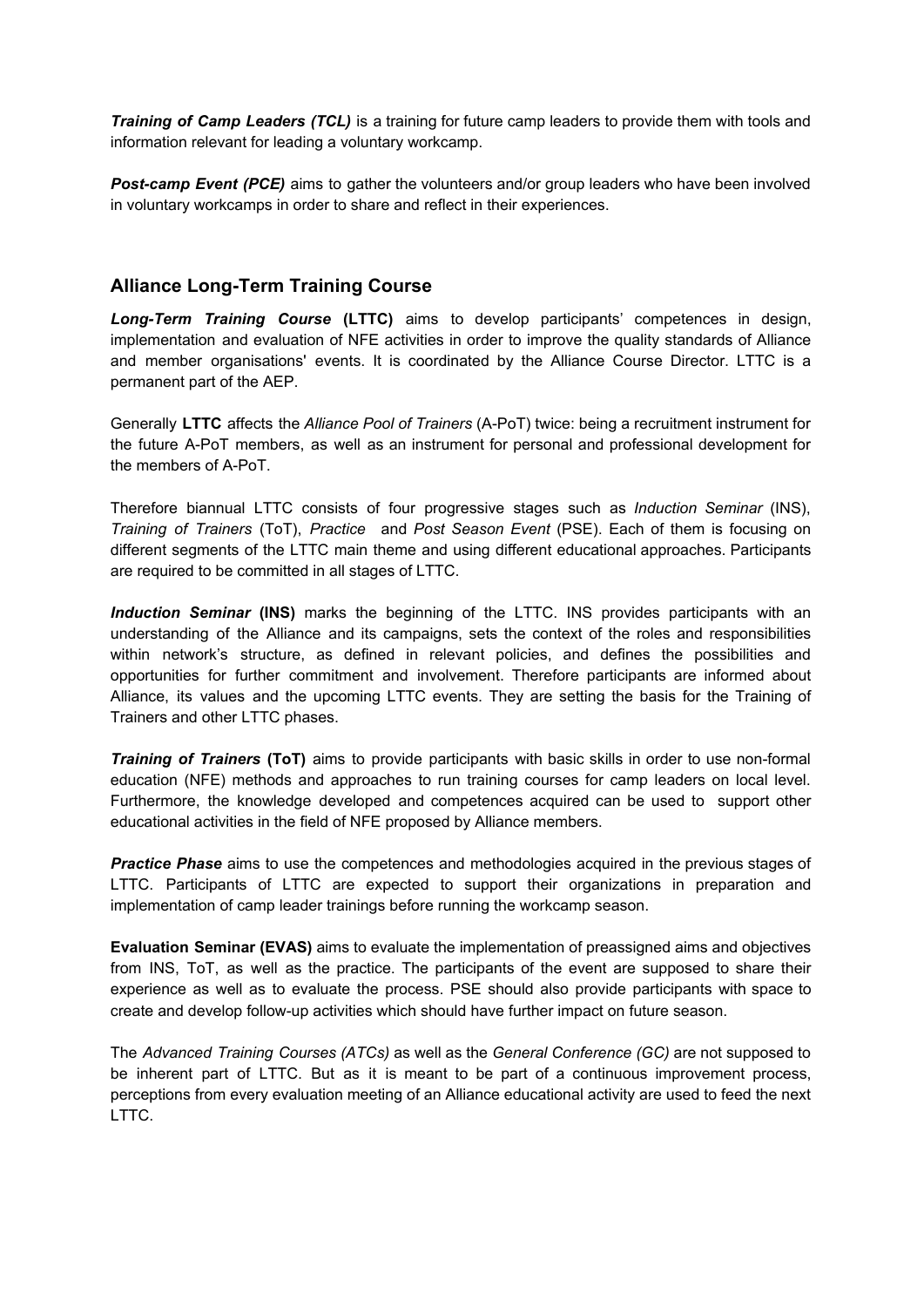## **Logistics of the AEA and AEP projects**

#### **1. AEP projects logistics**

The coordination and logistics of AEP projects proposed by member organisations is fully on their responsibility. They inform the contact person from the TNWG on the occasions mentioned above, but otherwise final selection of the team of trainers, venues, selection and communication with participants, preparation, delivery and evaluation of the educational programme and all other related issues are fully the MO's responsibility.

#### **2. AEA logistics**

#### **Hosting organization and project partners**

The **hosting organization** of an *Alliance Educational Activity* decided to take over the responsibility of applying for and hosting an event of Alliance, upon which is voted during the General Assembly. That decision should be based on full reliability of the hosting organization.

In general, the trainers' expectations towards the host of an Alliance Educational Activity include:

- 1. Respect of Alliance Educational Framework;
- 2. Search for appropriate project partners regarding relevant expertise and capacity;
- 3. Respect of agreed time frame;
- 4. Respect of agreed terms of participation;
- 5. Support of participants before, during and after *Alliance Educational Activity*;
- 6. Support of trainers before, during and after *Alliance Educational Activity*;
- 7. Provision of adequate facility/facilities and required equipment.

**Project Partners** apart from hosting organization also takes over certain responsibility of applying for an event of Alliance, upon which also might be voted during the General Assembly. That decision should also be based on full reliability of the project partner (organization).

Further details shall be found in the **Standing Orders of Alliance**.

#### **Sending Organization**

Sending organisations take responsibility in choosing and preparing participants for Alliance Educational Activities.

In general, the expectations towards the sending organization of an Alliance Educational Activity include:

Before the Activity:

- Find participants whose profile fits the description in the call for participants by analysing their application forms and having an interview,
- Provide participants with the infosheet and other documents prepared by the hosting organisation,
- Organise preparation meeting in order to provide relevant information to selected participants, such as: overview of the programme, goals and activities of the sending /hosting organisations and the Alliance, financial conditions, necessary preparation tasks, and emergency contact details of the sending organisation,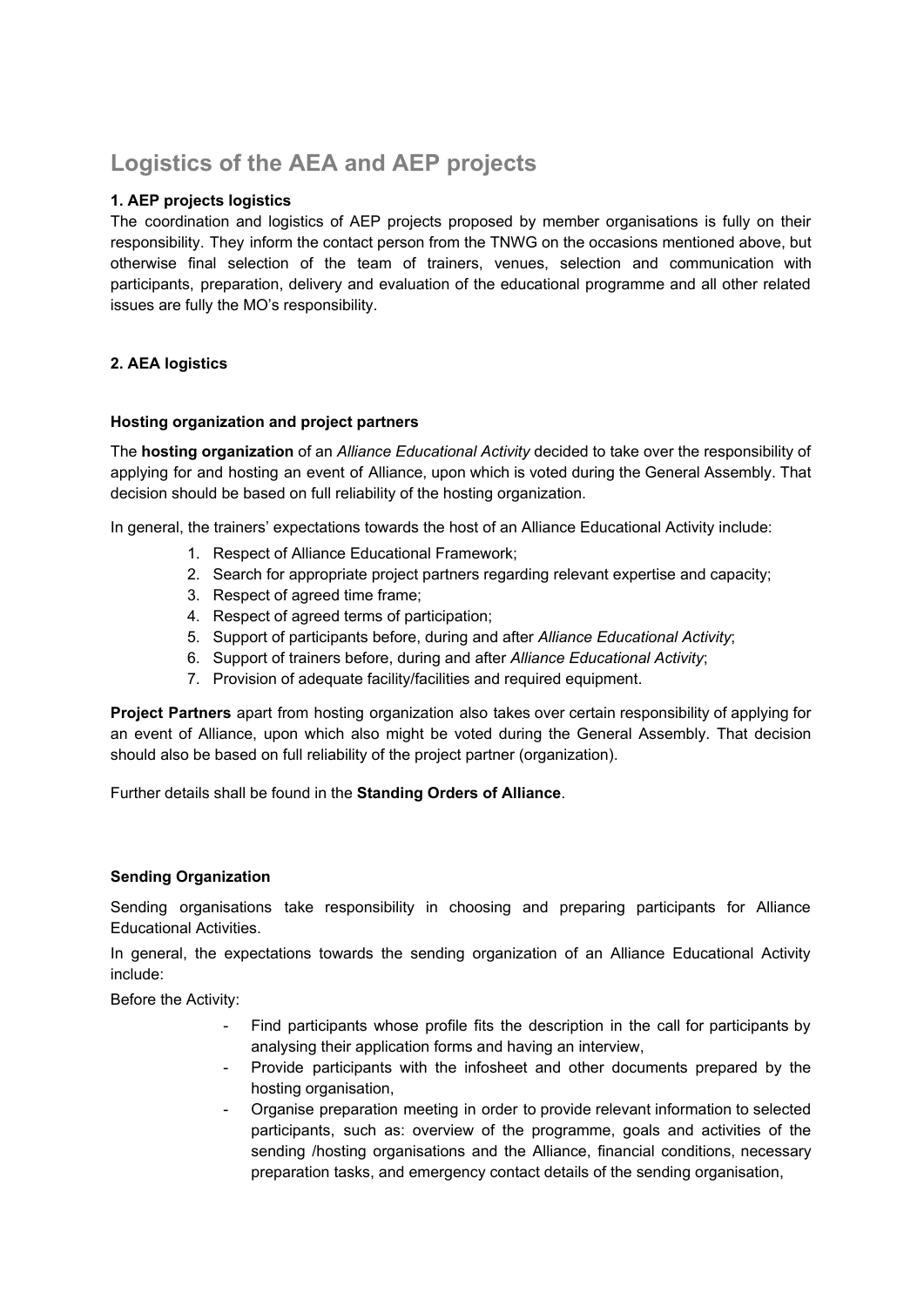- Provide communication between participants and the hosting organisation.

During the Activity (specific to LTTC, which is a Long Term Training Course taking place over the course of several months):

- Provide technical support for the LTTC participant/s during the whole course of the programme.
- Include LTTC participant/s in the preparation and implementation of the training/s for campleaders and post camp event/s or any other task which might be a part of the LTTC programme.
- Provide participants with more opportunities to practise training skills.
- If possible, have a certain person responsible for the communication and support for the LTTC participant/s during the course of the programme.
- Give feedback to the LTTC participant/s on the development of their training skills.
- Have regular meetings with the LTTC participants after each LTTC event.

After the Activity:

- Contact the participants in order to receive feedback on the quality and the learning outcomes of the Activity and their possible future involvement in the organisation.
- Contact the hosting organisation to get feedback on the participants.

#### **Support Staff**

Support staff of an Alliance Educational Activity is at least one person who is assigned by the hosting organization as a support member of the training team. Support staff is not necessarily a staff member of the hosting organisation but should be present to ensure the smooth practical implementation of the project. Support staff is working under direct supervision and/or in cooperation with Alliance Course Director (applicable for LTTC) or the responsible project coordinator assigned by Alliance.

**SUPPORT** staff is a person who:

- 1. Is familiar with Alliance and respects its ethical principles and code of professional conduct;
- 2. Has worked with the grant her/his organization used for the event it is hosting;
- 3. Is well organized and behaves responsibly;
- 4. Has good level of both spoken and written English language.

General responsibilities (to be adopted situationally):

- Assisting the preparation of the info-sheet (at least 3-4 weeks prior event)
- Supporting travel arrangements (especially visa issues)
- Administrative work like participation list
- Technical support concerning content, facilities, equipments, materials and accommodations
- Assistance concerning food and beverage
- Support Reporting activities
- Support for visibility and dissemination of the event

It is mandatory that support staff is physically present for the entire duration of the educational event.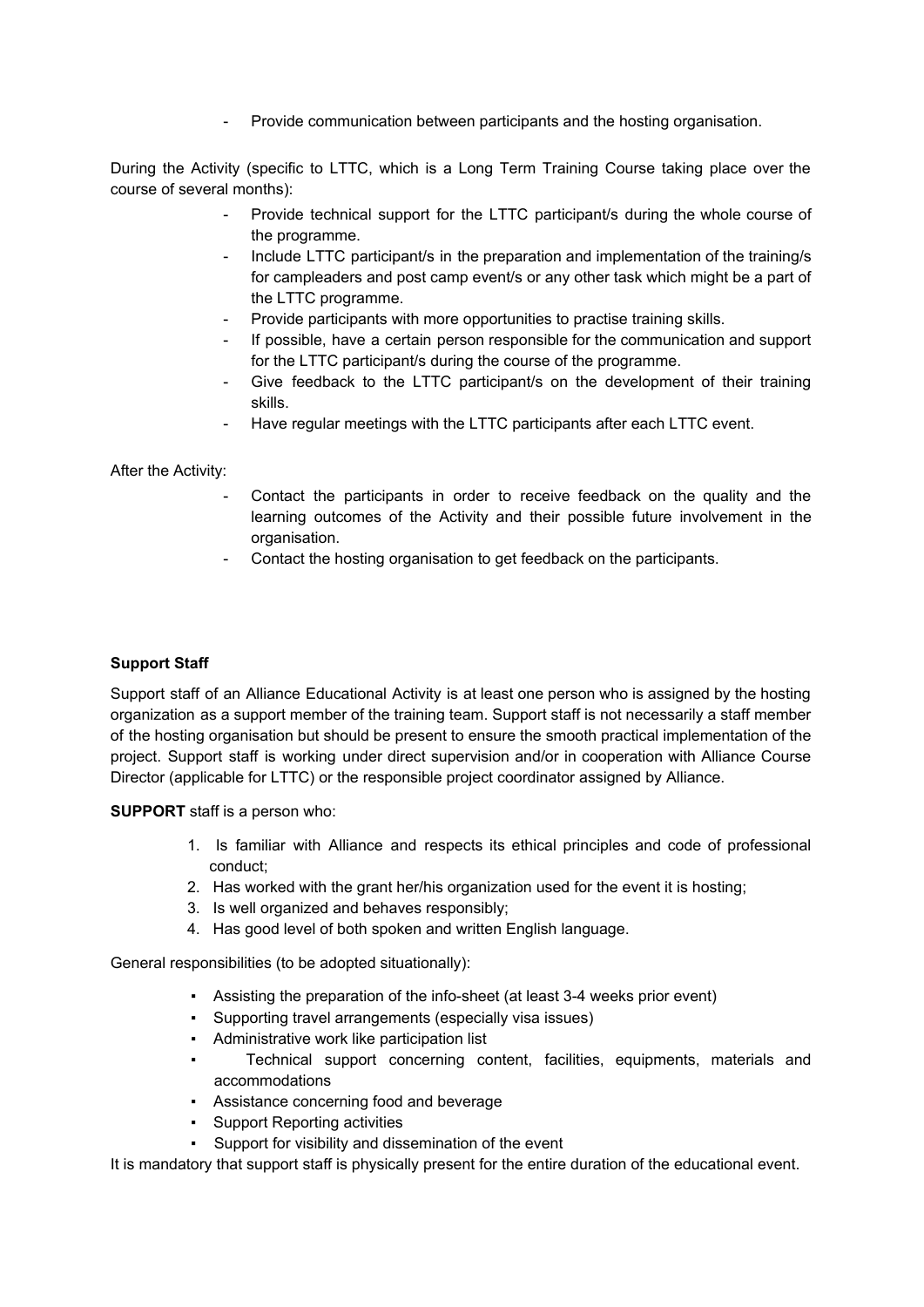#### **Participants**

Participants of Alliance educational activities are volunteers, activists, youth workers or other staff of Alliance member organizations. Learning process of participants is under supervision and facilitation of trainers, but they are also responsible for their own learning.

In general participants of an Alliance educational activity should:

- Respect Alliance values and ethical principles;
- Actively attend the entire duration of the course;
- Respect its time frame and attend minimum 80% of the scheduled activities;
- Accept all consequences that are results of their inappropriate behaving;
- Support sustainable lifestyles promoted through the sustainability campaign;
- Respect others and ensure basic rights and freedoms to participants and trainers that all people are entitled to regardless of nationality, sex/gender, age, national or ethnic origin, race, religion, language or other status;
- Be willing to transfer knowledge to the members of his/her organization;
- Take care of working space, materials, and accommodation;
- Be responsible for the health and safety of self and others.

⇨ *Target Group has to be specified for each project separately.*

#### **Restrictions of Participants**

There is possibility for warnings or exclusion of a participant/s from an Alliance educational event. If *Alliance Course Director* (ACD), the project coordinator of hosting organization or any other stakeholder of the Alliance educational event deem that some of the participants do not comply with certain items of the general responsibilities or ethical principles, the participant/s can be cautioned or excluded depending on the seriousness of the offense.

A participant will be permanently excluded if s/he commits following offenses:

- Missed all or most of the session without acceptable reasons;
- Endanger realization of the project;
- Does not respect agreed terms of participation;
- Foster safety dangers of other participants and trainers;
- Discriminate participants or colleagues on any basis;
- Violate law;
- Exerts sexual or other type of violence towards participants or colleague;
- Has a considerate bad influence on Alliance reputation.

#### **Benefits for Participants**

At the end of all Alliance educational activities, participants will receive a certificate that proves their successful completion of that event. Also, they will get needed support from their Trainers for personal and professional development during the educational activity. Specifically, participants in the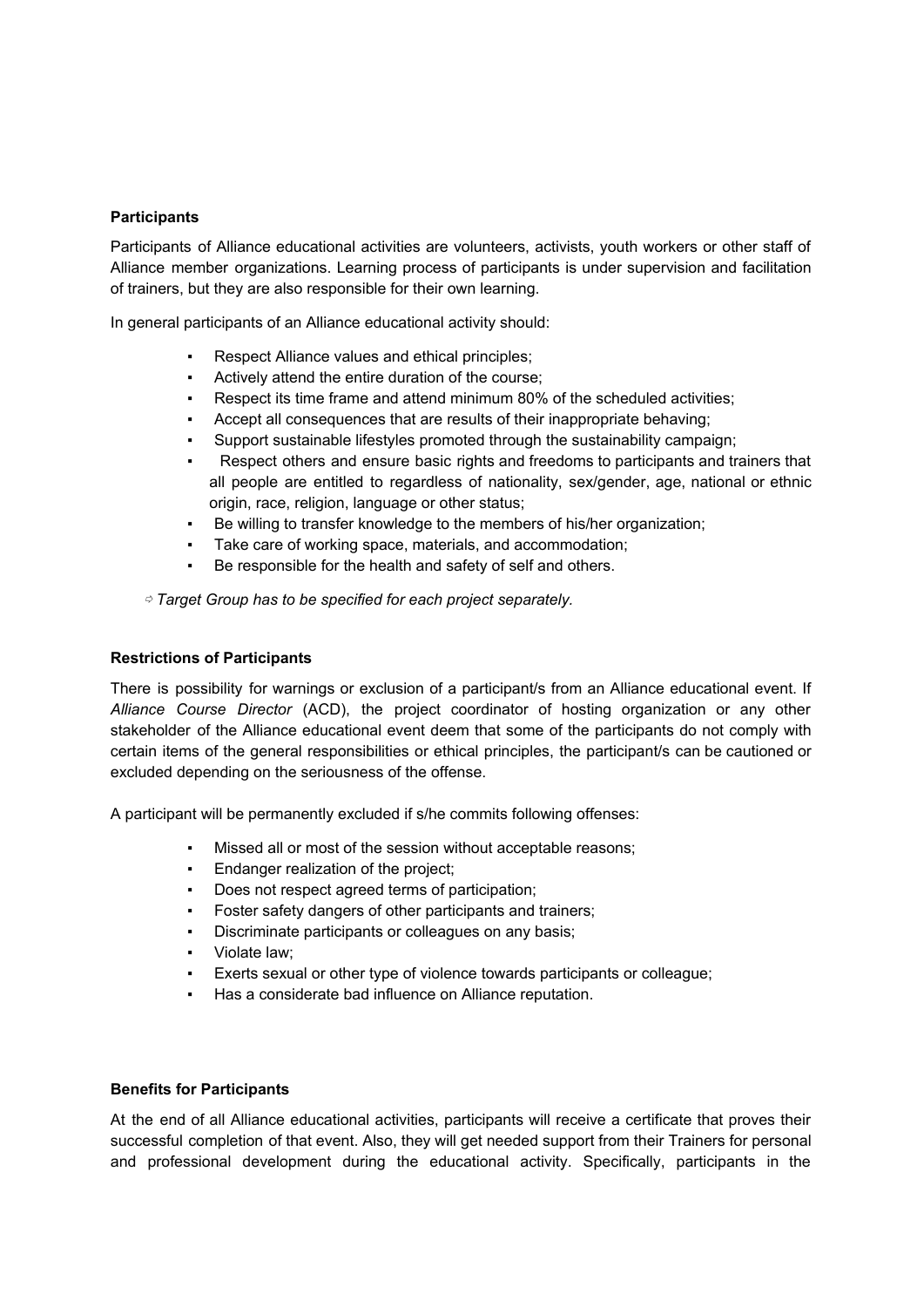Long-Term Training Course will be introduced to a mentoring system that ensures communication and support after the training and during the season of voluntary service. If participants will have the opportunity to:

- Be involved in future Alliance activities;
- Advance as trainer and apply for A-PoT;
- Develop a social network over the world;
- Enjoy intercultural exchange by meeting other cultures, lifestyles and similar minds;
- Get certified for future applications and commitments;
- Get personal recommendation.

# **Chapter 3: Stakeholders of Alliance Educational Activities**

To realize the Educational Framework of the Alliance, it is important to ensure effective and efficient cooperation and communication between several stakeholders involved in the organizational process. All of them have responsibilities in sense to deliver/receive quality education and cooperation.

The involved stakeholders are as follows:

- 1. Alliance Course Director
- 2. Training Needs Working Group
- 3. Alliance Pool of Trainers
- 4. Alliance Members

## **Alliance Course Director**

*Alliance Course Director* (ACD) is selected and managed by the EC. S/he should be an experienced manager and trainer (ideally senior trainer of A-PoT), who has a deep understanding of the Alliance vision, mission, strategies and processes.

The main responsibilities of the ACD:

- Apply (every second year in EYF workplan), implement, report, evaluate, assess impact of the LTTC.
- Apply, implement, report, evaluate, assess impact the Alliance Educational Activities (in the years when there is no LTTC, other projects such as ERSI)
- Coordinate the creation process of the educational programme for GC and if it is needed for the constitutional events (JM, GA, etc.)
- Coordinate and promote the A-PoT
- Act as educational advisor for the network and the MOs who have activities in AEP (incl. proposing educational projects and writing grant applications).

The ACD also cooperates on other tasks, for which TNWG or EC is responsible, such as:

● Gives feedback and ideas for the AEP drafted by the TNWG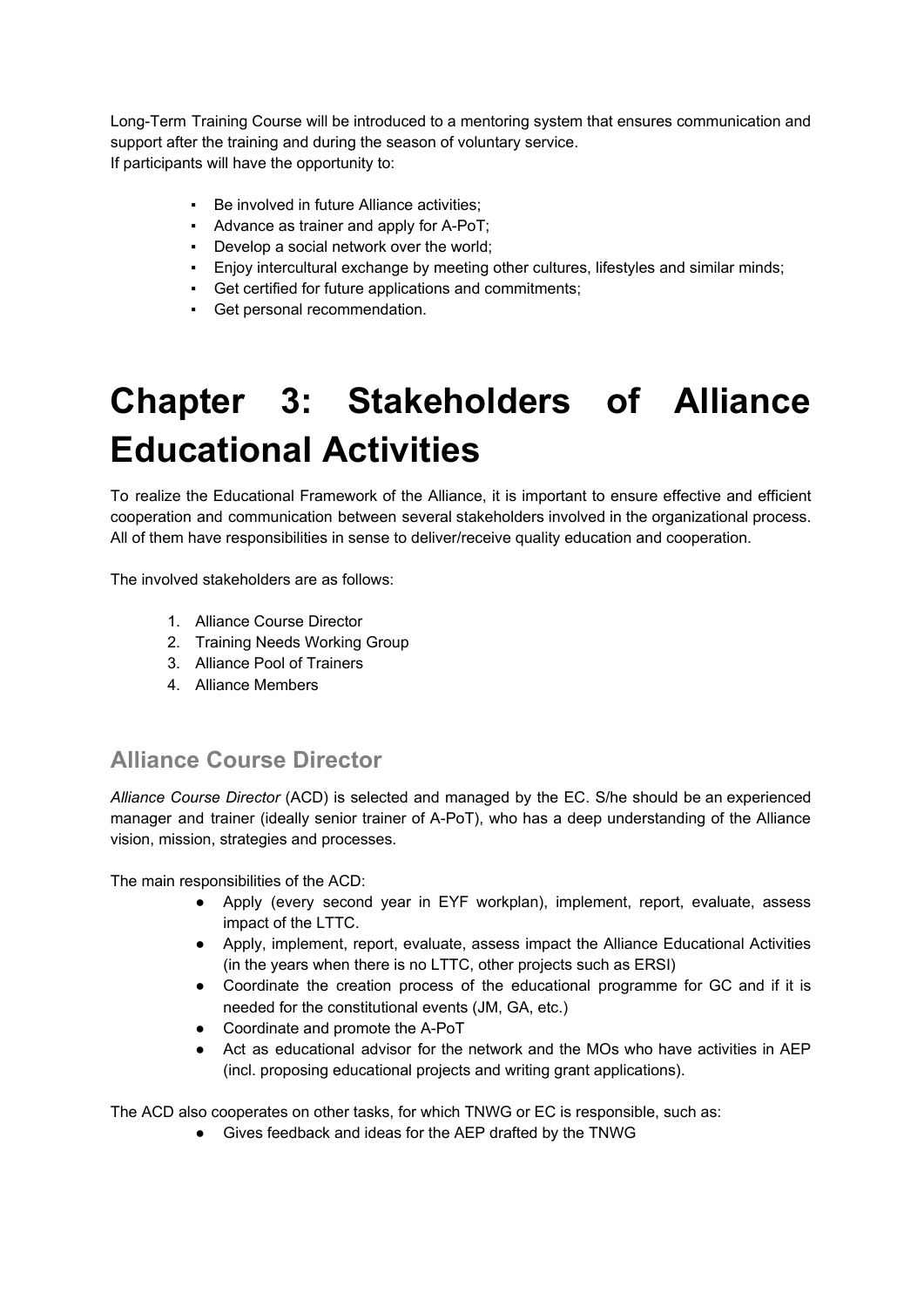- Can propose projects to fulfil AEP, which will be organized by the Alliance as AEAs (at this case, the ACD applies and can implement, report, evaluate and assess these activities upon agreement with the EC)
- Helps create and assess quality of educational outputs in the network (such as handbook, e-learning courses etc.)
- Delivering educational activities in the network
- Other tasks related to the position upon agreement with the EC and taking account the capacities of the ACD.

## **Training Needs Working Group (TNWG)**

The Training Needs Working Group is a committee (a permanent working group of the Alliance) which consists of appointed representatives from the member organisations. Its main responsibility is to coordinate implementation of the Educational Framework of the Alliance and the strategic Plan of Action (incl. the AEP).

#### **General Responsibilities:**

- To run biannually training needs survey among Alliance member organisations and WGs
- To propose the AEP for two years (in cooperation with ACD, EC, MC, PoT etc.) and implement it into the Plan of Action
- To implement the AEP, concretely:
	- Make a call for member organisations and network bodies to register their educational projects and activities within the AEP; the Coordinator of TNWG selects these together with the EC.
	- To monitor the progress of the AEP projects and implement basic impact assessment of these trainings in order to bring good practices to the network level.
	- Disseminate the results and outputs of these projects further used within the network.
- To coordinate development of the educational materials on network level, which correspond with the AEP and support the quality of educational activities in the network and in the MOs, such as Training Handbook, e-learning platform, etc.

TNWG also cooperates on tasks, for which the ACD and the EC are responsible, such as:

- LTTC and AEA impact assessment (results should be brought back to assess the AEP)
- Support the promotion of A-PoT (e.g. recommending the AEP project organizers to use at least one A-PoT member for their educational activities)
- The Coordinator of TNWG is involved in selection of A-PoT members together with ACD and the Vicepresident of the EC

### **Alliance Pool of Trainers**

#### **Aim**

Alliance Pool of Trainers (A-PoT) is primarily meant to be a trainer resource for Alliance Educational Activities and the Alliance member organisations. It aims to facilitate empowerment of individuals and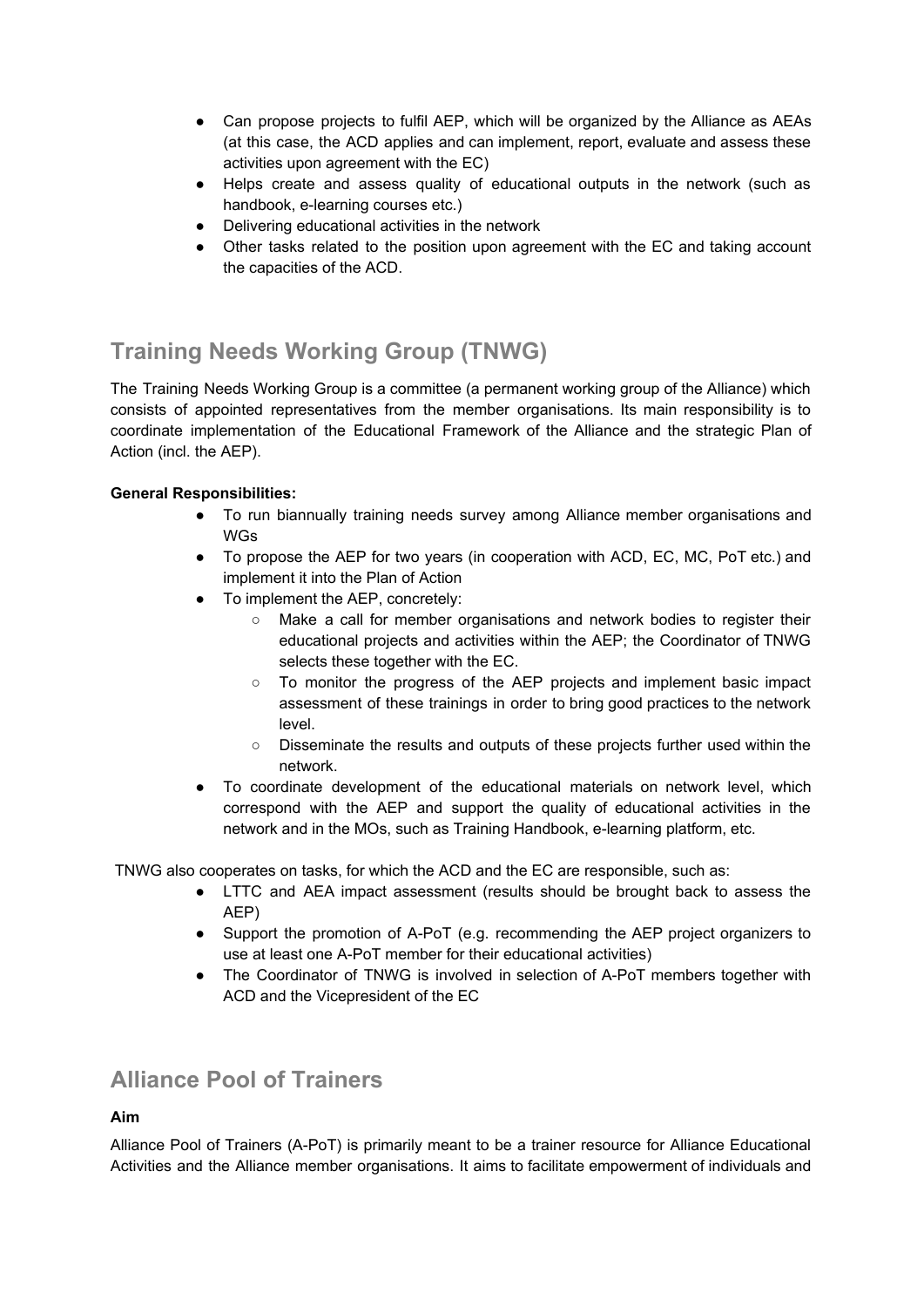to be an important resource of knowledge, skills, experience and expertise that contribute to capacity building and development of Alliance as a network, its member and partner organizations as well as any institution cooperating with Alliance.

#### **Structure**

The A-PoT is coordinated by the Alliance Course Director, who him/herself should ideally also be involved as a senior trainer. The A-PoT is consisted of senior and junior trainers, whose entrance criteria are described below.

#### **Responsibilities of the trainers:**

- Upon request to be available for the members with tools to make their work more convenient, effective and efficient
- To implement Alliance Educational Activities (e.g. LTTC) in cooperation with the ACD
- To contribute in all stages of a project they are selected for from the application phase to the evaluation
- To provide services (trainings, facilitation, moderation and consultancy) to the Alliance, its member organizations and institution that align interests for cooperation
- To ensure quality of Alliance educational activities by having a proper range of training topics and expertise
- To foster a space for education, creativity and exchange of good practice and experience among trainers
- To ensure space and opportunity for participants to become more experienced, to develop (training) methods and give them opportunity for self-development;
- To promote equity, social cohesion and active citizenship in Alliance educational activities.

#### **Benefits for Trainers**

Being part of the A-PoT provides a wide range of benefits for the trainers, such as:

- Access to training positions within the Alliance;
- Opportunity to work together with experienced colleagues and increase knowledge about facilitation and other specific topic;
- Opportunity for trainers to practice skills and knowledge and get the necessary experience to develop professionally and personally;
- International visibility and recognition through the network of Alliance member and partner organizations;
- Possible involvement in preparation of different Alliance publications, researches etc.;
- Being addressed to run training courses out of Alliance;
- Have chance to develop new ideas and methods and thereby have a certain impact on the development of IVS in general and Alliance in particular.

In addition to the above mentioned benefits the A-PoT and AEA are supported by a compensation system following the spirit of voluntary service. We strongly recommend to the Alliance and its hosting organizations to include regular compensation in their applications as well as to actually provide that amount for their professional engagement during the educational activity. The amount of compensation depends on funding opportunities and should be agreed between trainers and hosting organization during selection of trainer team. For Alliance educational activities it is the ACD and the EC ensure compensation considering the specific project conditions. In any way all trainers' expenses directly related to the training course such as travel costs, accommodation, food and material should be fully reimbursed or covered. Trainers are obliged to justify their financial benefit by availability and good performances throughout every stage of educational activities.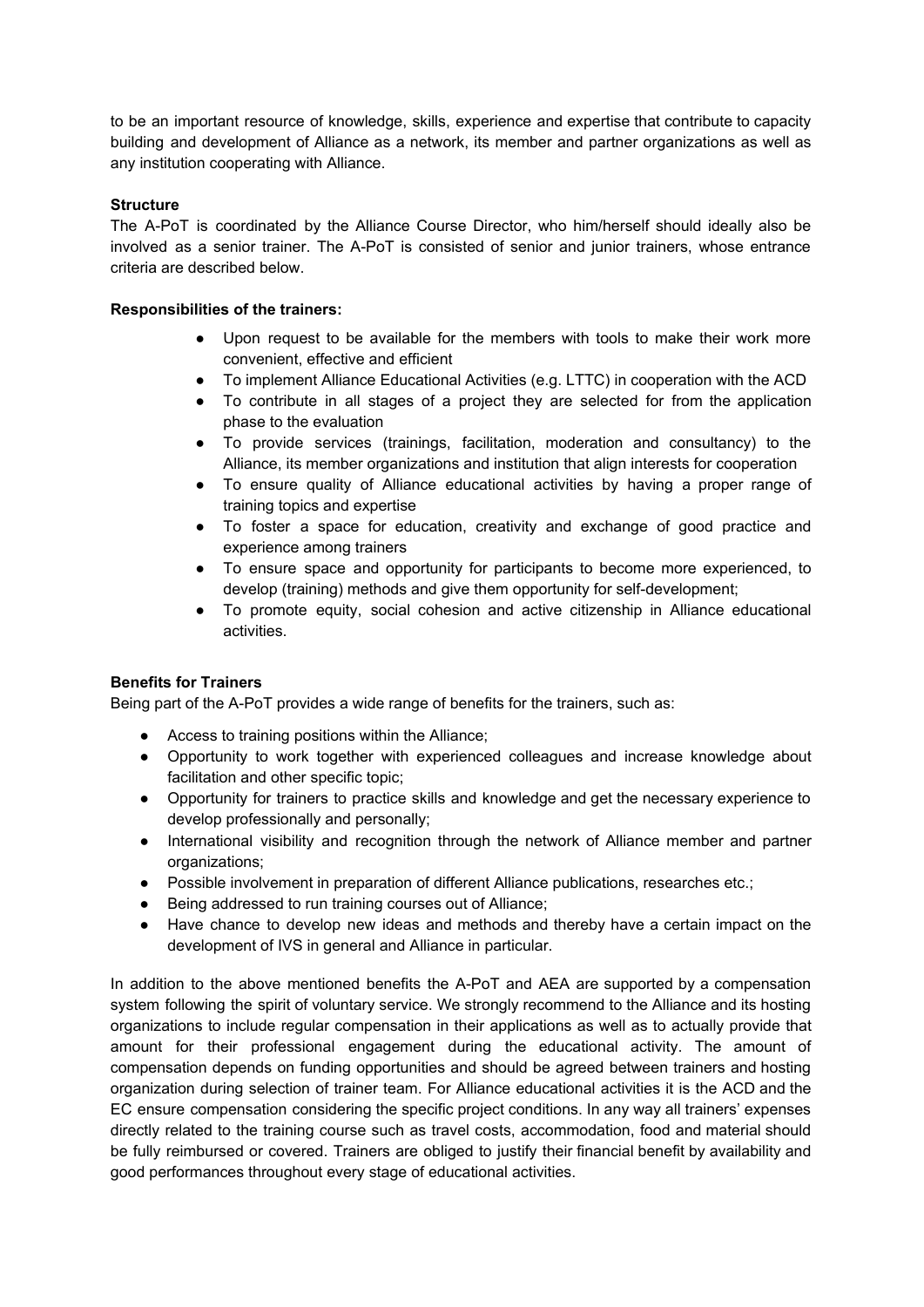#### **Restrictions**

There is possibility for warnings or exclusion of a trainer/s from the A-PoT. The *Executive Committee* (EC) decides on basis of written reports for any critical situation given by the *Alliance Course Director* (ACD) or host organizations or any other stakeholder of the Alliance educational event. Such report may consist of: determination of violated provision(s), consequences of situation, personal opinion and recommendation for restriction. Whether the trainer will be warned or excluded depends on the seriousness of the offense concerning items of general obligations, ethical code and code of professional conduct. Trainer will be permanently excluded if she/he commits following offenses:

- Has bad influence on reputation of the network;
- Endangers realization of the project;
- Discriminates participants or colleagues on any basis;
- Fosters safety dangers against participants or colleagues;
- Violating law;
- Exerts Sexual or any other type of violence to participants or colleagues
- Gets involved in a sexual and/or romantic relationship with a participant for the duration of the event
- Undermine the authority and the credibility of colleagues

The Alliance Course Director is responsible for execution of restrictive measures previously decided by the EC.

Recognizing the need for a clear distinction between the operational and the political role of the individuals involved in the different bodies of Alliance, therefore:

Executive Committee (EC) members cannot be part of the Alliance Pool of Trainers (A-PoT). Due to conflict of interest the participation of the EC members in Alliance Educational Activities has to be limited. Any member of the EC, however, can be invited as the guest speaker or an expert to Alliance's educational activities, if this would contribute the quality of the event.

Coordinators of Working Groups and other committees, as members of the Management Committee (MC), can be a part of the Alliance Pool of Trainers (A-PoT) without limitations.

#### **Selection process of the A-PoT**

The selection of trainers for the A-PoT is done usually biannually (unless the EC decides otherwise). Decision upon selection is made by the ACD together with the Vicepresident from the EC and the TNWG Coordinator. The final approval is made by the EC.

In case the coordinator of TNWG applies for the Alliance Pool of Trainers s/he is not participating in his/her own selection process, it is the ACD and the VP. In order to ensure transparency of the selection process and as much as possible equal treatment of all applicants for A-PoT the decision on admission of trainers is generally based on following order:

- 1. timeliness and completeness of application
- 2. applicability of trainer
- 3. expertise, skills and experience
- 4. age, geographical and gender balance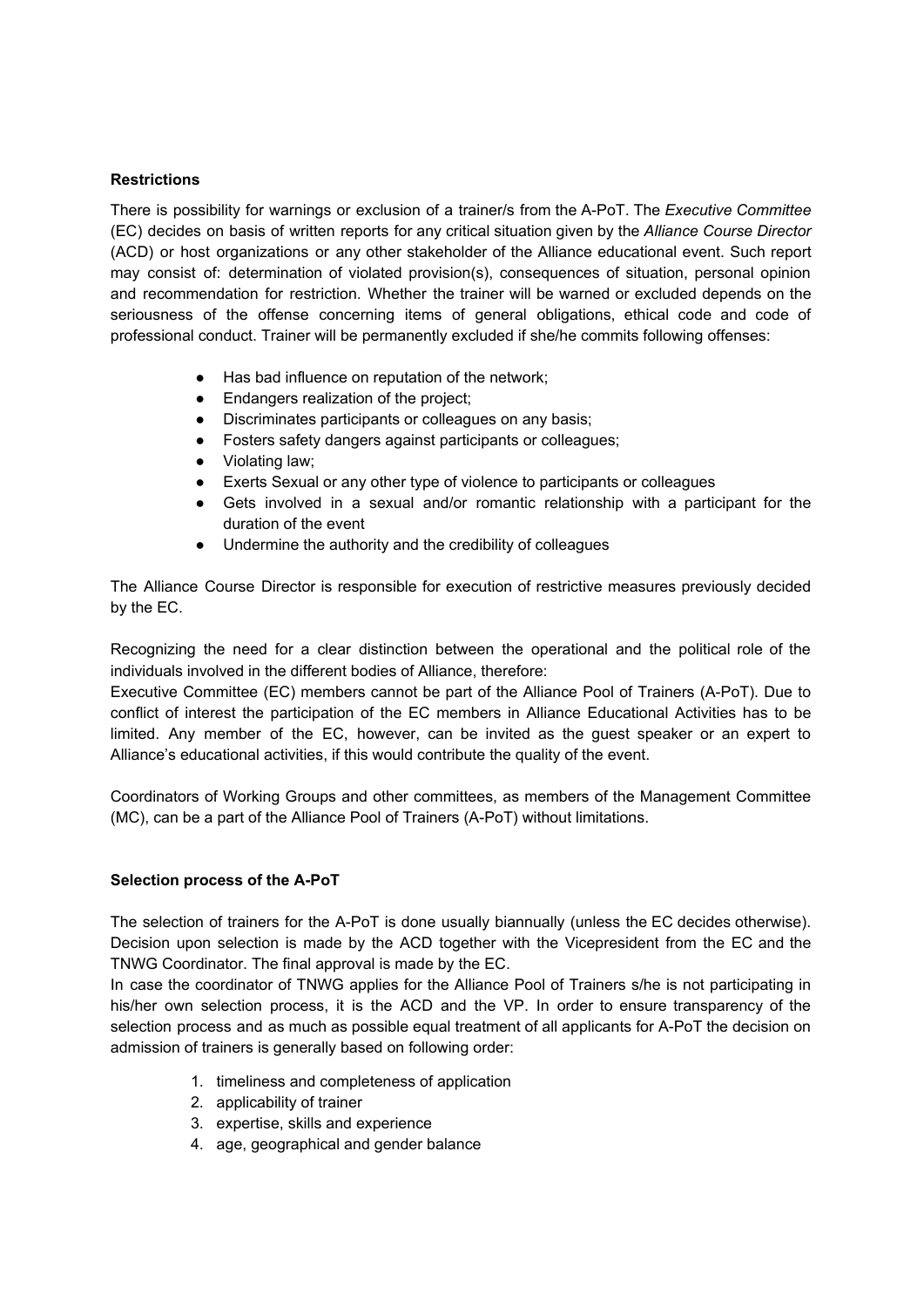The application for being part of A-PoT must contain:

- Questionnaire as a*pplication form (online)* incl. Motivation of the trainer, fields of expertise, commitment to be part of A-PoT for the period of 2 years, etc.
- *Curriculum Vitae (CV) –* incl. Information of the trainers' involvement in the Alliance, various educational activities (+ in which roles)
- *Mandate by the member organization –* with information of the length and nature of involvement of the trainer in the MO

In the  $2<sup>nd</sup>$  round of the selection process, the applicants may be asked to fulfil another complementary task(s) (such as design of educational session/training, to be done individually or in pairs) to prove their competences comply with the minimum standards described below.

If a trainer is re-applying for the same position in the A-PoT as he/she had in the previous period, the selection committee may decide they can only submit a shortened application form and the mandate to simplify the process.

In case during the selection process for trainers for a project there is no applicant who fulfils the specific required criteria, the call is open for trainers mandated by member organisations. Every selected trainer needs to fulfil the minimum criteria described below.

The **formal criteria** of the application to be member of the A-PoT is reviewed biannually by TNWG as part of this Educational Framework.

#### **Minimum criteria:**

**JUNIOR TRAINER** is a person who :

- 1. Is active in Alliance member organizations for at least 2 years.
- 2. Is able to present Alliance and broadcast basic information about Alliance history and its values.
- 3. Has taken part and successfully completed LTTC.
- 4. Participated in at least 2 International NFE events.
- 5. Has experience as a trainer in at least two trainings, out of which at least 1 has to be an international training; each training being min. 3-full-working-days.
- 6. Has experience as leader in at least one intercultural activity such as workcamp and/or, additionally, youth exchange.
- 7. Has ability to design an educational session by setting learning objectives, identifying the proper methodology and is able to deliver this session and evaluate it.
- 8. Has strong communication competences for good teamwork and to work in intercultural environment and within international team
- 9. Has sense of initiative & creativity;
- 10. Has good level of both spoken and written English language.

#### **SENIOR TRAINER** is a person who:

- 1. Is able to present Alliance and broadcast basic information about Alliance history and its values and is aware about current vision and developments of the network.
- 2. Was a member of any Working Group at least for one mandate (1 year) and has participated at least one Joint Meeting.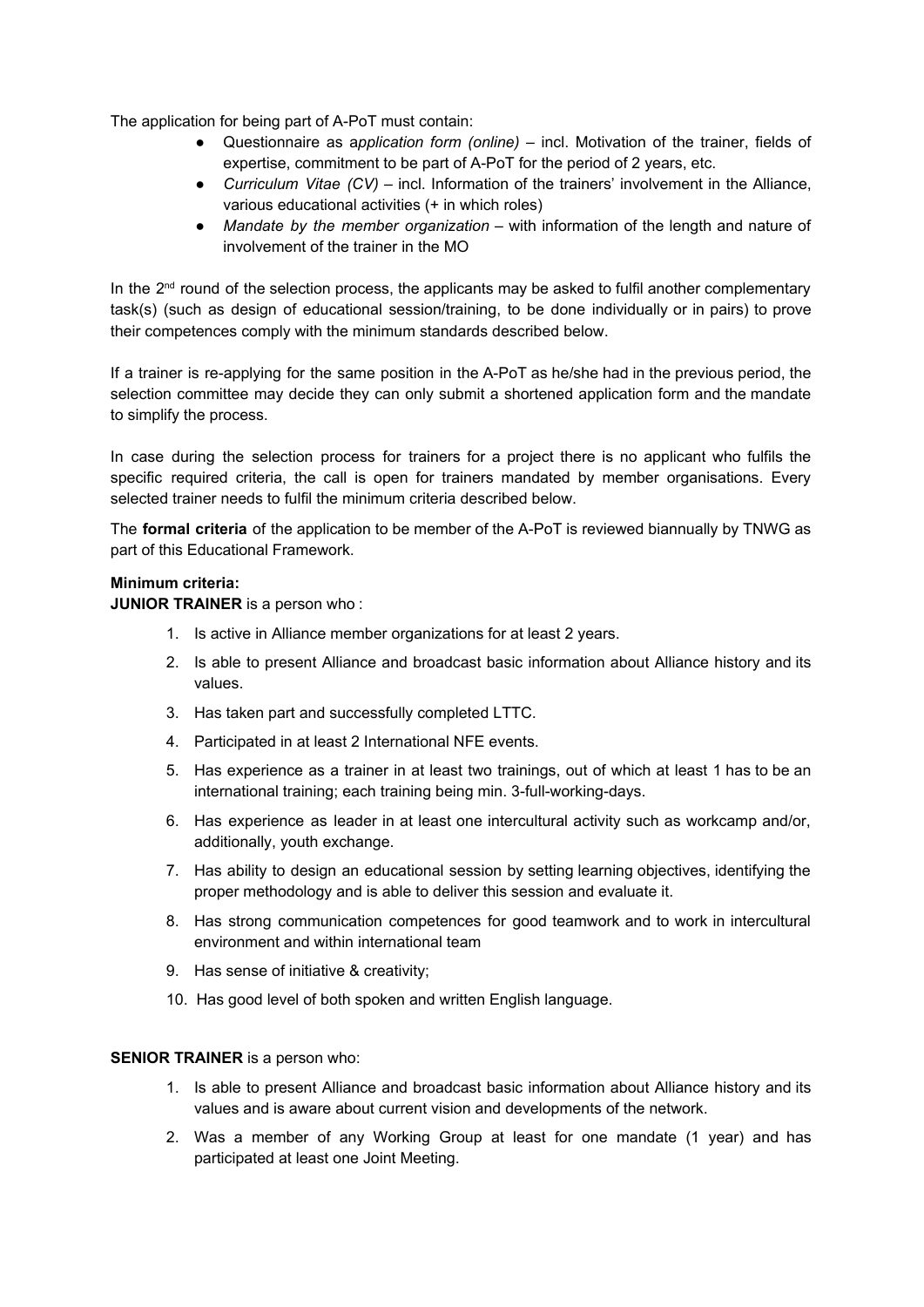- 3. Has ability (experience) to design and develop educational events, training programs and educational modules by setting the learning objectives, identifying the proper methodology, delivering the activities of the event and evaluating them. (either through the Alliance or the member organisations).
- 4. Is able to recognize and implement the objectives of the applied project.
- 5. Has very strong communication competence, and highly developed presentation skills.
- 6. Has a sense of initiative, creativity and innovation.
- 7. Has a capacity to adapt the training program according to participants needs and the abillity to quickly react to situations where needed.
- 8. Has a sense of teamwork and capacity to work in intercultural environment and within international team; willingness to share his/her experience with others.
- 9. Is able to coordinate the team of trainers.
- 10. Is active in youth /volunteering/non-formal education field for at least X years and is in cooperation with Alliance member organisation.
- 11. Is a trainer who has been in responsible position of at least 6 international trainings, out of which at least 1 was a training of trainers (must be visible in CV) and at least 1 was labelled as the Alliance educational events.
- 12. Is able to apply health and safety measures in every educational activity and is able to intervene where needed (first aid).
- 13. Has good level of both spoken and written English language.

#### **Selection of the trainers for specific projects:**

For each specific project there is a special call for trainers based on the unique needs of the activity. It contains additional criterias according to the required profile and level of experience for the implementation of the project. (E.g. expertise in specific topics, availability, level of trainership, etc.)

For all the Alliance Educational Events, a **selection committee** is to be formed. The selection committee consists of the VP, TNWG coordinator and the ACD, unless TNWG coordinator wants to apply for a position. In this case a new selection committee will be formed by the EC excluding the person applying. In case there are not enough eligible applications from the A-PoT, the selection committee is entitled to launch an open call among the Alliance members.

For educational events organized by members and other external stakeholders where Alliance is asked or allowed to send trainers, the Alliance does not need to do any pre-selection and all members of the A-PoT are welcome to apply and be selected by the host of the event in question. If needed, the Alliance can issue a letter addressed to the host, explaining that we support and recommend all A-PoT members.

#### **Alliance Members**

Members are the main characters for the implementation of the Alliance Educational Priorities, connecting with their work the Network principle and values directly with the volunteers. Members are highly recommended to apply for the AEAs each time, since these are the highest priority educational